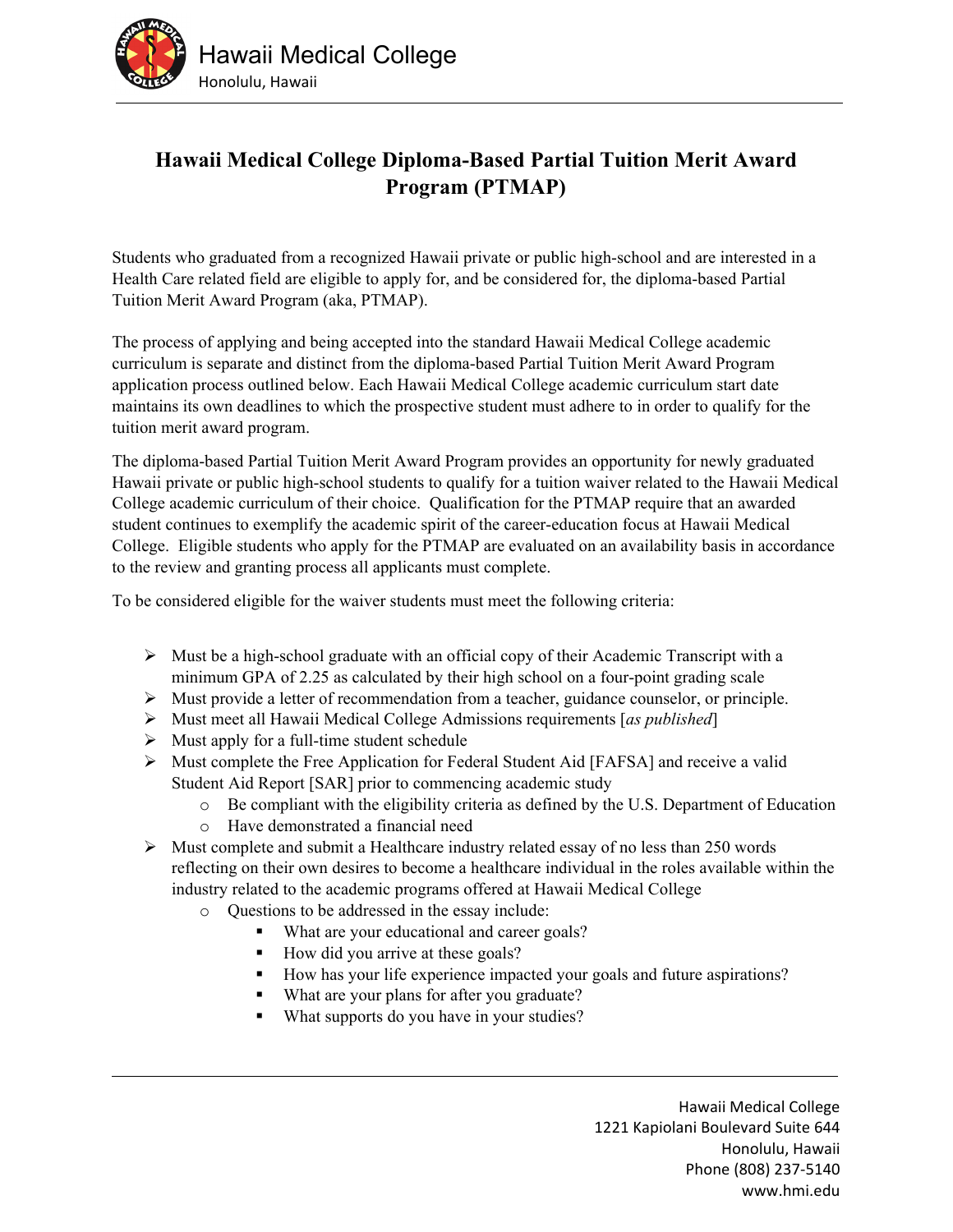

Accepted PTMAP students, while attending, will be eligible for up to \$2000 off the 2019/20 published tuition costs **and** are required to adhere to the administrative and academic standards as published in the catalog while completing their program of study at Hawaii Medical College:

- $\triangleright$  Individual PTMAP amounts may NOT exceed the actual tuition for the program approved
- Must be enrolled and engaged in a minimum of 5 credits per module within **each** 10-week academic session [*unless the externship is the final course*]
- $\triangleright$  Are evaluated for the continuation of eligibility at the end of each 10-week session
- $\triangleright$  Must achieve a minimum 10-week GPA of 3.2 as determined by each of the academic progress evaluation points during their first Academic Year [30 weeks] of the program
- $\triangleright$  Must achieve a minimum cumulative GPA of 3.4 at the end of the 30-week academic evaluation point [academic year]
- Recognize that ANY failed courses, grade of "F" are NOT covered under PTMAP. All "F" grades earned in any course must be reattempted at the standard tuition rate.
- Understand that multiple course withdrawals [*including repeat attempts*] are not covered under the PTMAP, and, any course that is withdrawn from **more than** once will remove eligibility for PTMAP for the subsequent 10-week session.
	- o A student may not withdraw from more than 4 total course attempts under the program
- $\triangleright$  Attendance must be documented as greater than ninety percent [90%] of the scheduled classroom lecture requirements for each course that a PTMAP is granted
- $\triangleright$  Must progress through the program at a rate of completion rate of eighty-five percent [85%] of the scheduled credits to date to maintain eligibility
- $\triangleright$  In addition, at the completion of the 1<sup>st</sup> Academic Year [30-weeks], **for a minimum of 10-weeks**, **all** TMAP students will be required to provide tutoring to current Hawaii Medical Students prior to graduation **OR** participate in the America Reads tutoring program for  $1<sup>st</sup>$  and  $2<sup>nd</sup>$  grade students in their school district **OR** participate in the Hawaii Parents and Children Together program.

Tuition Merit Award Program students are required to:

- Maintain good academic and social standing and meet all requirements of Satisfactory Academic Progress
- $\triangleright$  Be responsible for all non-tuition related expenses within their academic program
- $\triangleright$  Meet all Federal Financial Aid required deadlines

Students who were approved, and, were recipients of PTMAP, and were disqualified for not meeting or maintaining the academic requirements may petition for reinstatement upon completion of a 10-week academic session where they MEET the requirements. The petition must outline the extenuating circumstances, such as a verified illness, accident, or circumstances beyond the students' control, that prevented the student from meeting the required academic standards.